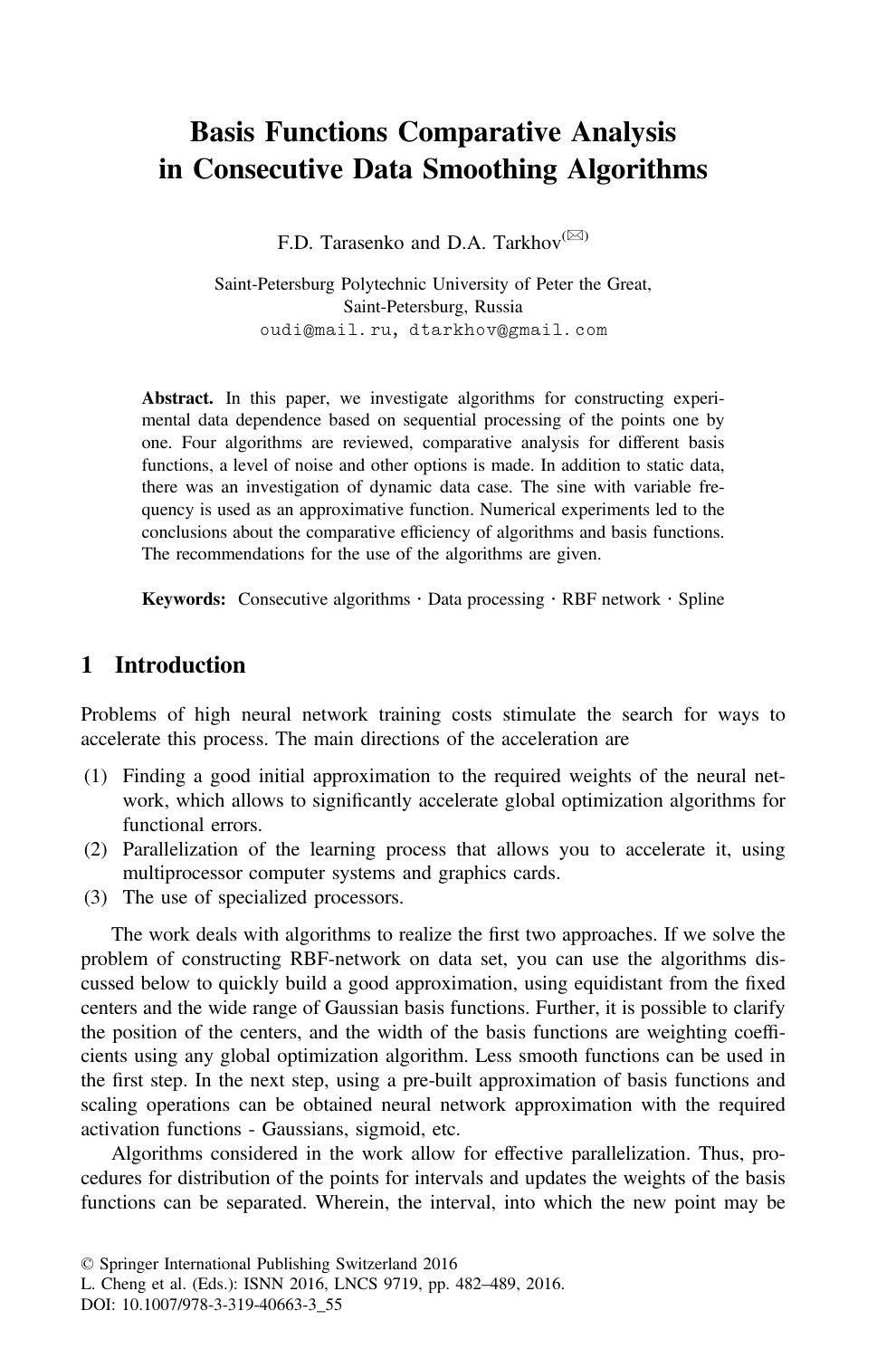determined simultaneously with the specification of the weights caused by the previous point. Since the basis functions are non-zero only in a small neighborhood center, it is possible to update the weight of several functions simultaneously and in parallel. Another option is to parallelize the simultaneous use of the considered algorithms and evolutionary algorithm of neural network training. This updated with the help of another portion of the data processing network includes an evolving population.

Separately mention studied the possibility of applying the algorithms we have considered building a model for dynamic data. The data obtained from the function, which varies with time. This situation is common to observe the object whose behavior changes in the process of building the model. The possibility of restructuring the model in accordance with these changes.

These algorithms can be used in hybrid neural network procedures for constructing approximate solutions of differential equations. In the first phase of operation of such procedures by the classical method of finite difference constructed approximation on points, the second - with the help of the algorithms considered in this paper the neural network approximation is built, on the third - it is specified by the methods discussed in [\[8](#page-6-0)–[10](#page-7-0)].

Algorithms of consecutive data smoothing were studied in several works [\[11](#page-7-0), [12\]](#page-7-0).

In this paper, we review the methods  $[1-3]$  $[1-3]$  $[1-3]$  $[1-3]$  of finding dependence  $y = f(x)$  on experimental data  $(x_1, y_1), (x_2, y_2), \ldots, (x_N, y_N)$  in the situation when the points  $(x_i, y_i)$ are received and processed one by one, which may be associated with the need to process data in real-time. Let the required dependence provide in view if  $y = \sum_{j=1}^n c_j \varphi_j(x)$ , where  $\varphi_j = \varphi(\alpha_j | x - z_j|)$  or  $\varphi_j = \varphi(\alpha_j (x - z_j)^2)$ .

Such types of functions are called RBF-nets  $[3-5]$  $[3-5]$  $[3-5]$  $[3-5]$ . Finding parameters  $c_i$ ,  $\alpha_i$  and  $z_i$ is called network learning. In this paper considers the case, where only the parameter  $c_i$ is finding. We set other parameters ourselves.

As it known, every piecewise linear function can be represented in the sum form  $\sum_{j=1}^{n} c_j \varphi(\alpha_j(x - z_j))$ , if we chose triangular cap as basis function (Fig. 1).



Fig. 1. The plot of the triangular cap.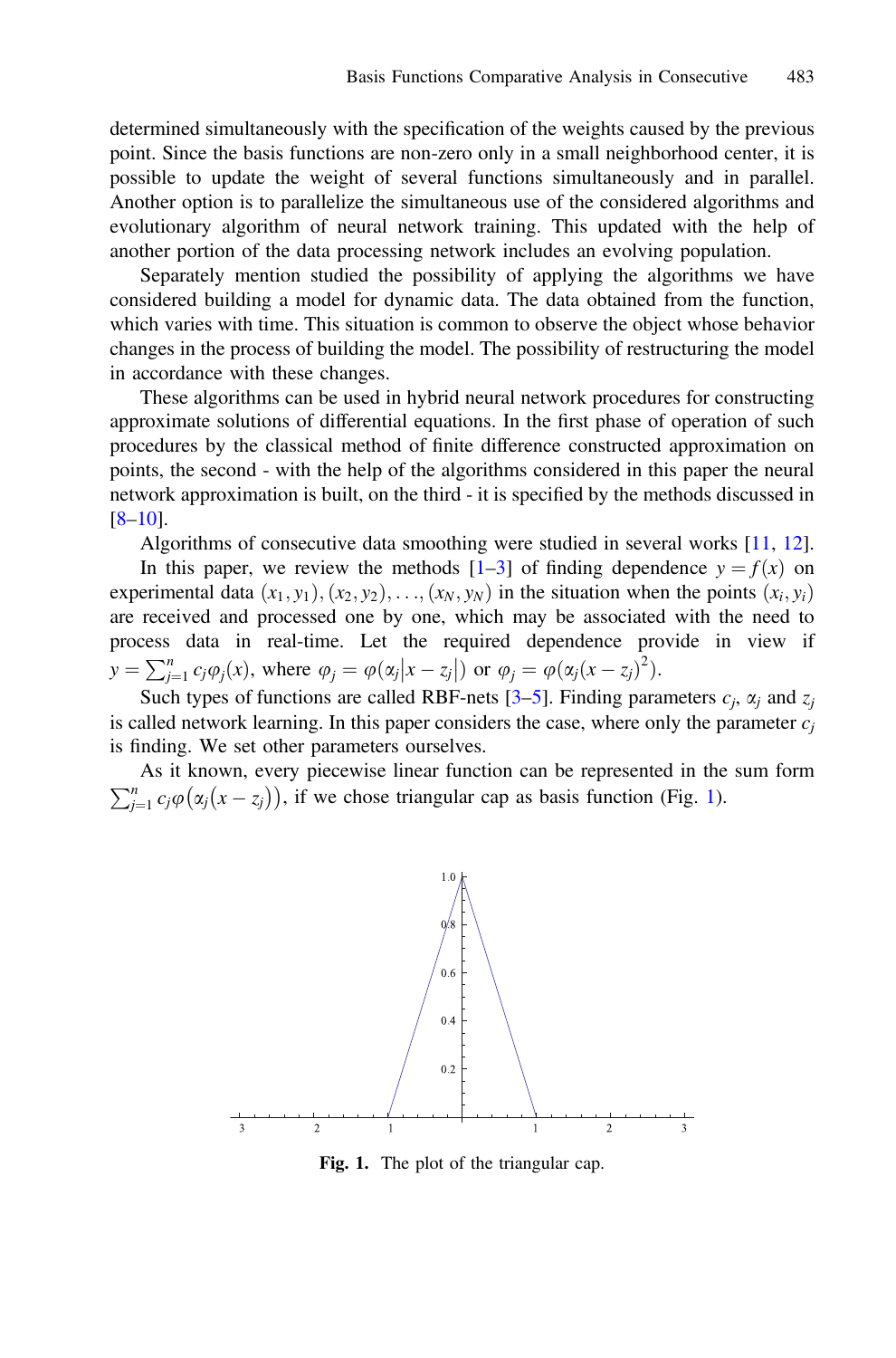$$
y = \varphi(x) = (1 - |x|)_{+} = \begin{cases} 1 - |x|, & |x| \le 1 \\ 0, & |x| > 1 \end{cases}
$$

<span id="page-2-0"></span>In a such way any spline can be decomposed in the sum of basis functions, which match to its degree of smoothness [[6\]](#page-6-0).

In the numerical experiments we used following basis splines [\[6](#page-6-0)]: parabola, cubic parabola, gaussian.

We studied several algorithms for data smoothing:

- (1) Processing points one by one with the adaptation of the weights of the basis functions with the nearest center.
- (2) same, but with the adaptation of the weights of the two nearest functions.
- (3) same as (2) but assumes a linear dependence of the speed of adaptation of the weights from the distance of the abscissa of a point to the center of the basis function [[1\]](#page-6-0).
- (4) Finding the optimal coefficients of decomposition in basis functions the solution of the linear system.

For approaches 1 and 3 was also studied the variation of the algorithm with a previously determined law of variation of step.

In approaches 1–3 as the basis for adaptation of the coefficients is the minimization of a quadratic functional of the error.

#### 2 Approaches

#### 2.1 Approach 1

The initial values of coefficients  $c_i = 0$ . In the step from N-1 point to N the changing of weight coefficient of the basis function with the nearest center, written as  $\Delta_k(N)$ , is equal

$$
\Delta_k(N) = \frac{Q_k}{S_k},\tag{1}
$$

where

$$
S_k = \sum_{i=1}^{N} \varphi_k^2(x_i), Q_k = \sum_{i=1}^{N} \varphi_k(x_i) \delta_i(N)
$$
 (2)

Moving to the next step we need to recalculate the error according to the formula:

$$
\delta_i(N+1) = \delta_i(N) - \Delta_k \varphi_k(x_i). \tag{3}
$$

#### 2.2 Approach 2

Unlike the first approach, we select two basis functions between which centers is the received point.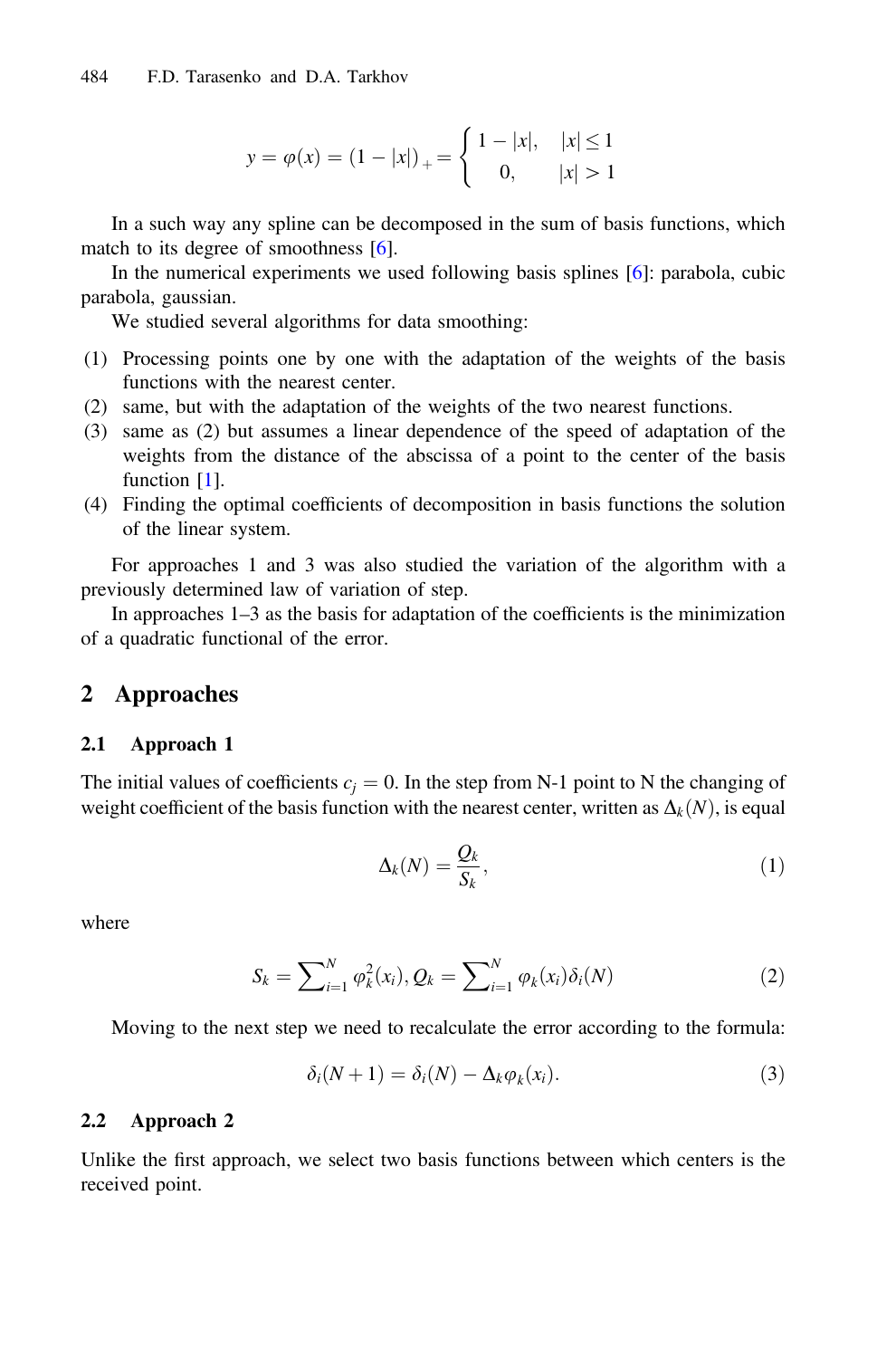The changing of weights is made according to the formulas

$$
\Delta_k = \frac{Q_k S_{k+1} - Q_{k+1} P_k}{S_k S_{k+1} - P_k^2}, \Delta_{k+1} = \frac{Q_{k+1} S_k - Q_k P_k}{S_k S_{k+1} - P_k^2}
$$
(4)

where

$$
P_k = \sum_{i=1}^{N} \varphi_k(x_i) \varphi_{k+1}(x_i).
$$
 (5)

When the denominator of  $(2)$  $(2)$  turns to the zero we use formulas  $(7)$  and  $(8)$ . Moving to the next step the terms in the sum  $(2)$  $(2)$  and  $(5)$  are added for all basis functions, for which  $\varphi_k(x_i) \neq 0$ .

Error  $\delta_i$  when moving to the next step you need to recalculate according to the formula:

$$
\delta_i(N+1) = \delta_i(N) - \Delta_k \varphi_k(x_i) - \Delta_{k+1} \varphi_{k+1}(x_i)
$$
\n<sup>(6)</sup>

#### 2.3 Approach 3

Let  $x_N$  is between the centers of the functions with numbers k and  $k + 1$ . In previous notation we use the formula [\[1](#page-6-0)]:

$$
\Delta_k(N) = \Delta(N)\lambda, \Delta_{k+1}(N) = \Delta(N)(1-\lambda),\tag{7}
$$

where  $\lambda = \frac{z_{k+1} - x_N}{z_{k+1} - z_k}$  [\[1](#page-6-0)].

We find the number  $\Delta_k(N)$  by the minimization of the error function and so it is equal

$$
\Delta(N) = \frac{\lambda Q_k + (1 - \lambda)Q_{k+1}}{\lambda^2 S_k + 2\lambda (1 - \lambda)P_k + (1 - \lambda)^2 S_{k+1}}.
$$
\n(8)

Moving to the next step we need to recalculate an error according to the formula Error when moving to the next step you need to recalculate according to the formula

$$
\delta_i(N+1) = \delta_i(N) - \Delta(N) \left( \lambda \varphi_k(x_i) + (1-\lambda) \varphi_{k+1}(x_i) \right). \tag{9}
$$

For approaches 1 and 3 decreasing by a given law  $\Delta_k(N)$  can be used instead of formulas ([1\)](#page-2-0), (7) and (8), for example,  $\Delta(N) = \left(1 - \frac{2}{T}\right)^N \delta_k(N)$ , where  $T = 5n + N_{max} [1]$  $T = 5n + N_{max} [1]$ . This significantly reduces the amount of computation.

#### 2.4 Approach 4

This approach involves the construction of linear regression and involves solving systems of linear equations, which can be obtained by a recurrent way when we get a new point  $[3, 4, 7]$  $[3, 4, 7]$  $[3, 4, 7]$  $[3, 4, 7]$  $[3, 4, 7]$  $[3, 4, 7]$  $[3, 4, 7]$ .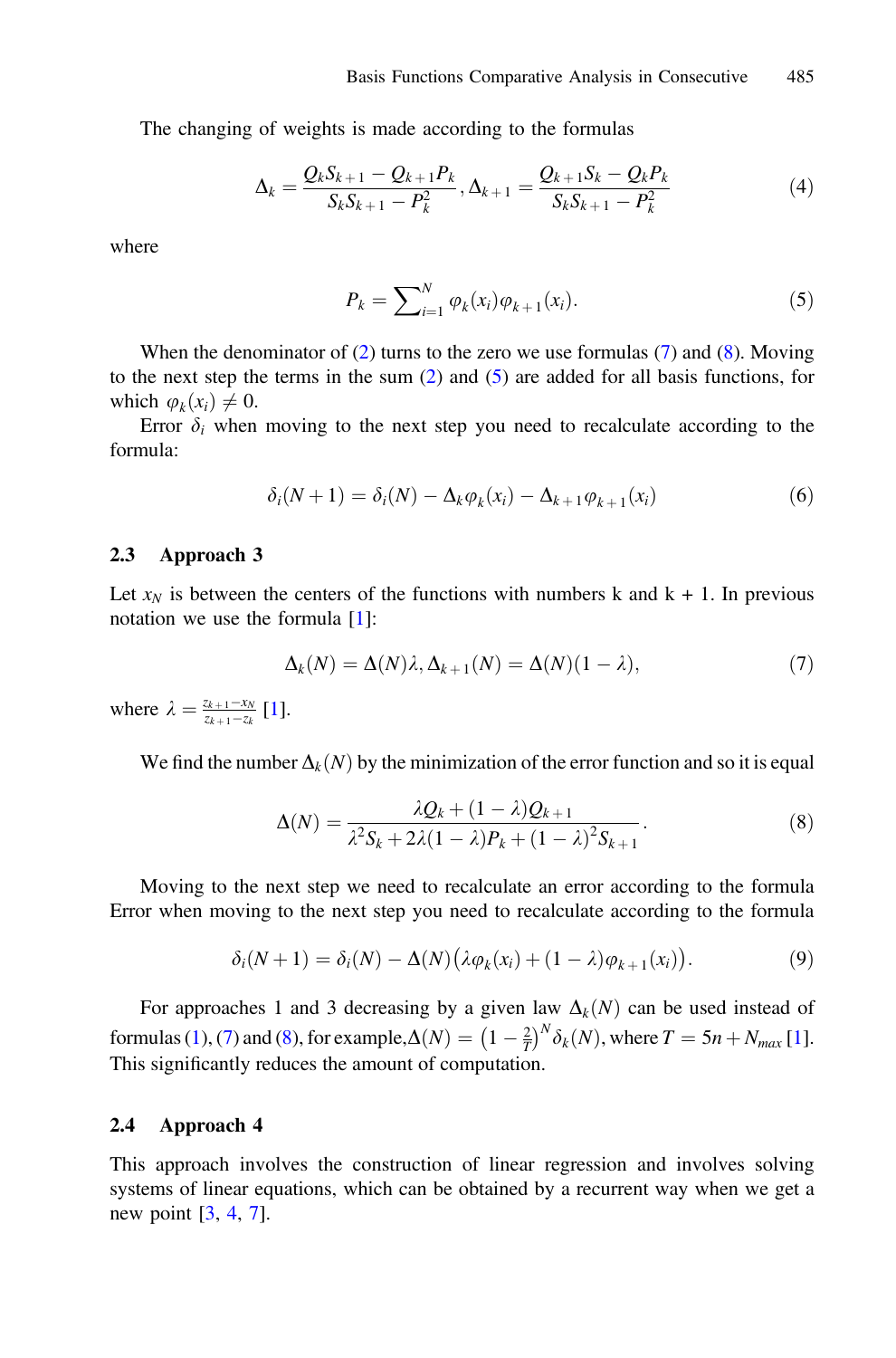### <span id="page-4-0"></span>3 Results of Numerical Experiments

Comparative testing of algorithms of the approaches 1–4 for the above basis functions for different values of the error dimensions, the number of points and number of basis functions was done. Also, the cases of dynamic (variable in time) data were analyzed at the different sets of parameters and the choices of basis functions. The interval of the argument [0;1]. Below are illustrations of the algorithms results, some of the most characteristic data of numerical experiments and conclusions obtained in the analysis of the results of these experiments. The first picture shows the result of processing experimental dependence, obtained by generate points around the function  $sin(\pi x) + 0.1 sin(10\pi x)$ , using the first algorithm and the formulas from [\[1](#page-6-0)] to 20 basis functions, a 400-hundred experimental points, the error of "measurement" – 0.1 and 10 runs of the algorithm.



Fig. 2. The result of the first algorithm for static data.



Fig. 3. Results of the second approach for dynamic data.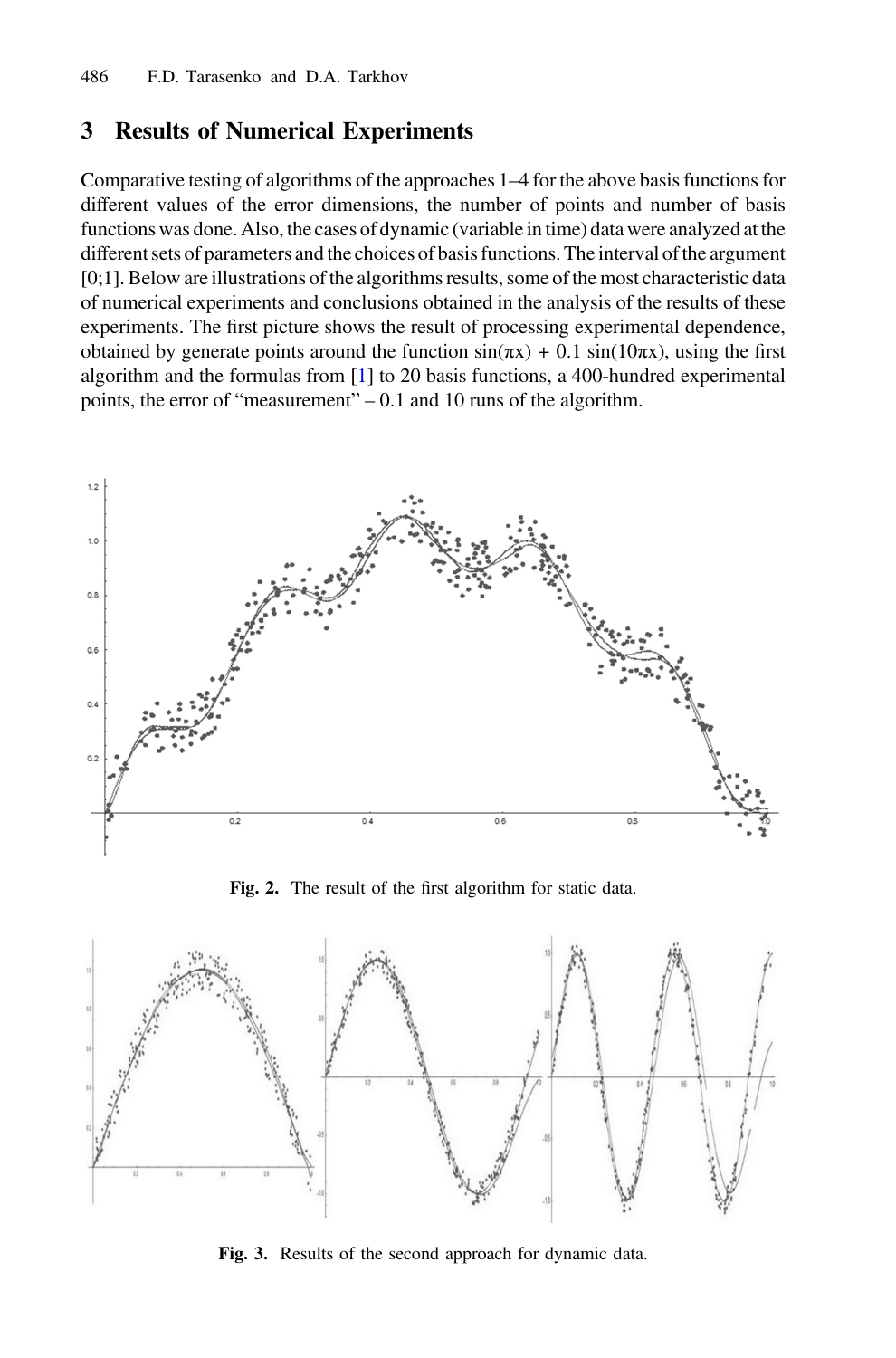Figure [3](#page-4-0) shows the results of applying this second approach to dynamic data. We approximate the function  $sin(w\pi x)$ , where w varies over the computational time from 1 to 4.5. Basis function - cubic parabola. 300 experimental points. 10 basis functions. Measurement error - 0,1. There are three moments in which the original function has the forms, respectively:  $sin(\pi x)$ ,  $sin(2,25 \pi x)$ ,  $sin(\pi x 4.5)$  (Fig. [3](#page-4-0), Table 2).

| 3    | $\boldsymbol{m}$ | Approach       | Triangular cap | Parabola | Cubic parabola | Gaussian |
|------|------------------|----------------|----------------|----------|----------------|----------|
| 0.01 | 10               | 1 E.           | 0.0045         | 0.0359   | 0,0251         | 0,0337   |
| 1    | 10               |                | 0.2880         | 0.3115   | 0,0404         | 0,0308   |
| 0.01 | 1                |                | 0.0247         | 0.0363   | 0,0536         | 0,0209   |
| 0.01 | 10               | 1 A.           | 0,0047         | 0,0050   | 0,0056         | 0,3342   |
| 1    | 10               |                | 0,0320         | 0,0406   | 0,0361         | 0,0355   |
| 0.01 | 1                |                | 0,1888         | 0,1126   | 0,1130         | 0,1313   |
| 0.01 | 10               | $\overline{2}$ | 0,0039         | 0,0039   | 0,0054         | 0,0038   |
| 1    | 10               |                | 0,0331         | 0,0330   | 0,0281         | 0,0343   |
| 0.01 | 1                |                | 0,0057         | 0,0150   | 0,0195         | 0,0146   |
| 0.01 | 10               | 3 E.           | 0,0132         | 0,0125   | 0,0238         | 0,0217   |
| 1    | 10               |                | 0,0292         | 0,0378   | 0,0387         | 0,0398   |
| 0.01 | 1                |                | 0,0464         | 0,0403   | 0,0365         | 0,0487   |
| 0.01 | 10               | 3 A.           | 0,0044         | 0,0044   | 0,0053         | 0,0422   |
| 1    | 10               |                | 0,0278         | 0,0342   | 0,0358         | 0,0579   |
| 0.01 | 1                |                | 0,1016         | 0,0975   | 0,0945         | 0,1041   |
| 0.01 |                  | $\overline{4}$ | 0,0031         | 0,0035   | 0,0040         | 0,0080   |
| 1    |                  |                | 0,2838         | 0,2542   | 0,2633         | 0,2901   |

Table 1. Mathematical expectation of error for the eight tests of the algorithm with 50 points. Static data. Approximative function -  $sin(\pi x)$ . The number of basis functions - 10. The number of experimental points - 50.

Here and next,  $\varepsilon$  - error of observations, m - the number of iterations of an algorithm, n - the number of points, A. is for adjustable step in accordance with the following formula from [\[1\]](#page-6-0), E. is for exact step in accordance with the formulas given above for each algorithm.

Table 2. Mathematical expectation of error for the four tests of the algorithm. Dynamic data. Approximative function -  $sin(w\pi x)$ , where w varies over the computational time from 1 to 2 and up to 4.5. The number of basis functions is 10. Measurement error is 0.1.

| m   | $\boldsymbol{n}$ | w             |               | Approach   Triangular cap |        | Parabola   Cubic parabola   Gaussian |        |
|-----|------------------|---------------|---------------|---------------------------|--------|--------------------------------------|--------|
| 100 | 300              | 4.5           |               | 0,4252                    | 0,4084 | 0,4060                               | 0,4360 |
| 50  | 100 <sub>1</sub> | 2             |               | 0,1908                    | 0,1910 | 0,1755                               | 0,1811 |
| 100 | 300              | 4.5           | 2             | 0,2880                    | 0,2624 | 0.2481                               | 0,2348 |
| 50  | 100 <sub>1</sub> | 2             |               | 0,1454                    | 0,1361 | 0,1321                               | 0,1233 |
| 100 | 300 <sup>1</sup> | 4.5           | $\mathcal{R}$ | 0,4176                    | 0,4296 | 0,4422                               | 0,4767 |
| 50  | 100              | $\mathcal{D}$ |               | 0,1854                    | 0,1815 | 0,1779                               | 0,1817 |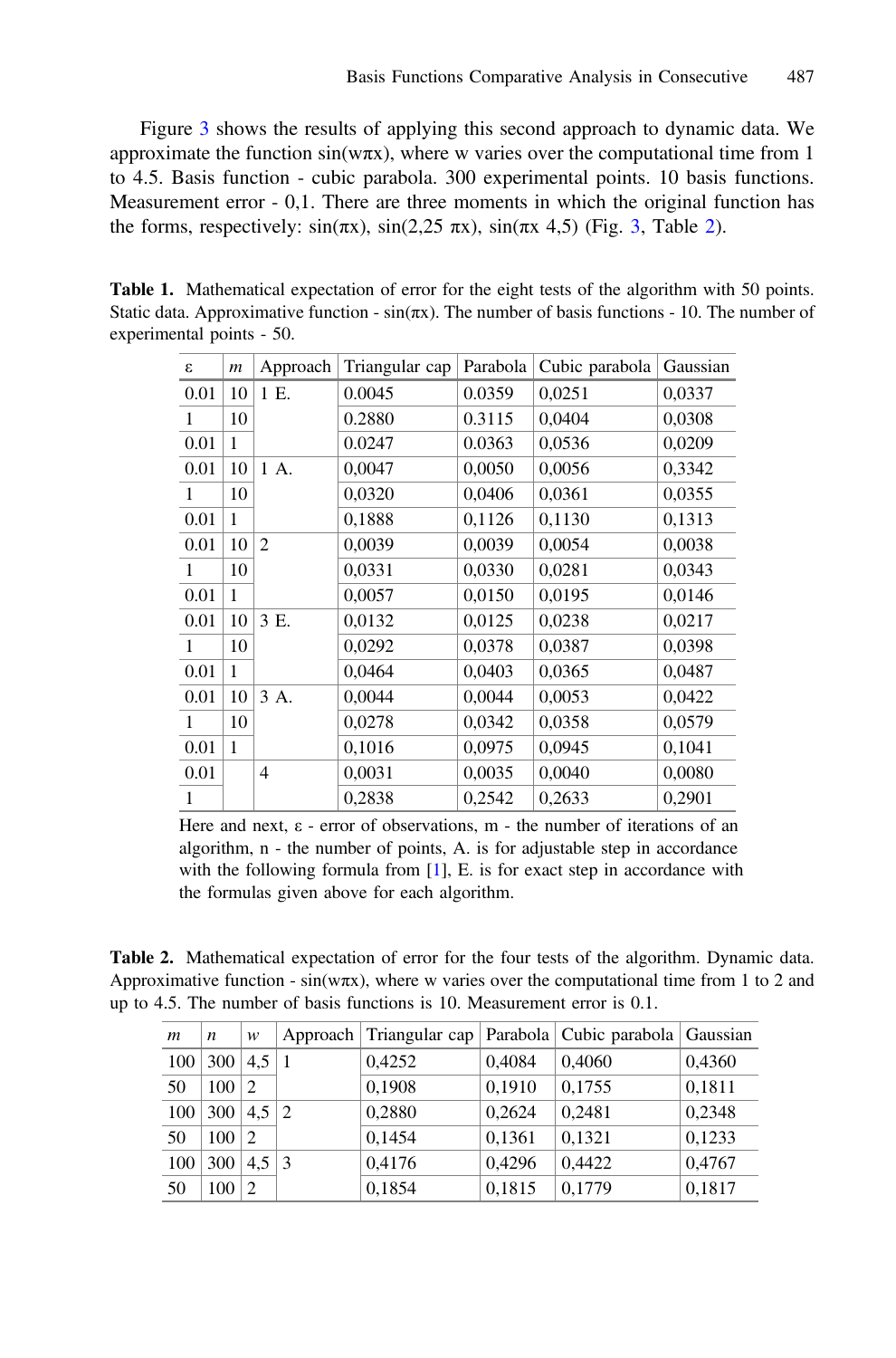# <span id="page-6-0"></span>4 Conclusions

- (1) Reviewed algorithms and basis functions showed good performance in the considered task.
- (2) None of the algorithms does not have a decisive advantage over others. This allows us to recommend the simplest of them – the first.
- (3) The advantages of exact computation of step over the formula from [1] could not compensate for a substantial increase in computational complexity, if the number of points is large enough, or duplicated as necessary.
- (4) For large errors and a small number of experimental points, all the methods are unsatisfactory. Some better than others, the results of smoothing using cubic basis function for a large number of points and the gaussian for small.
- (5) The results we got using different basis functions approximately the same. The choice of specific function is dictated by conditions on the smoothness. If such conditions exist, then the preferred is a triangular function because of the minimality of computational complexity. If these conditions are not known in advance or sufficiently rigid, it is preferable gaussian, as having infinite smoothness.
- (6) The best of the considered algorithms for dynamic data smoothing is approach 2, as it handles much better the end of the interval.

The paper is based on research carried out with the financial support of the grant of the Russian Science Foundation (Project No. 14-38-00009, the program-targeted management of the Russian Arctic zone development). Peter the Great St. Petersburg Polytechnic University.

## **References**

- 1. Hakimov B.V.: Modeling Correlation Dependences with Splines on the Examples in Geology and Ecology, p. 144. Moscow State University, Neva, St. Petersburg (2003). (in Russian)
- 2. Hakimov, B.V., Mikheev, M.I.: Nonlinear model of a neuron multi-dimensional spline. Neurocomputers Dev. Appl. 7, 36–40 (2012). (in Russian)
- 3. Tarkhov, D.A.: Consecutive algorithms for data smoothing. Neurocomputers Dev. Appl. 3, 11–18 (2015). (in Russian)
- 4. Tarkhov, D.A.: Neural network models and algorithms. In: Radio Engineering, Moscow, p. 352 (2014). (in Russian)
- 5. Haykin, S.: Neural Networks: A Comprehensive Foundation, p. 823. Prentice Hall, Upper Saddle River (1999)
- 6. Svinyin, S.F.: Basis splines in the theory of samples of signals. Science 118 (2003). St. Petersburg (in Russian)
- 7. Albert, A.: Regression and the Moor-Penrose Pseudoinverse, p. 179. Academic Press, New York (1972)
- 8. Vasilyev, A.N., Tarkhov, D.A.: Mathematical models of complex systems on the basis of artificial neural networks. Nonlinear Phenom. Complex Syst. 17, 327–335 (2014)